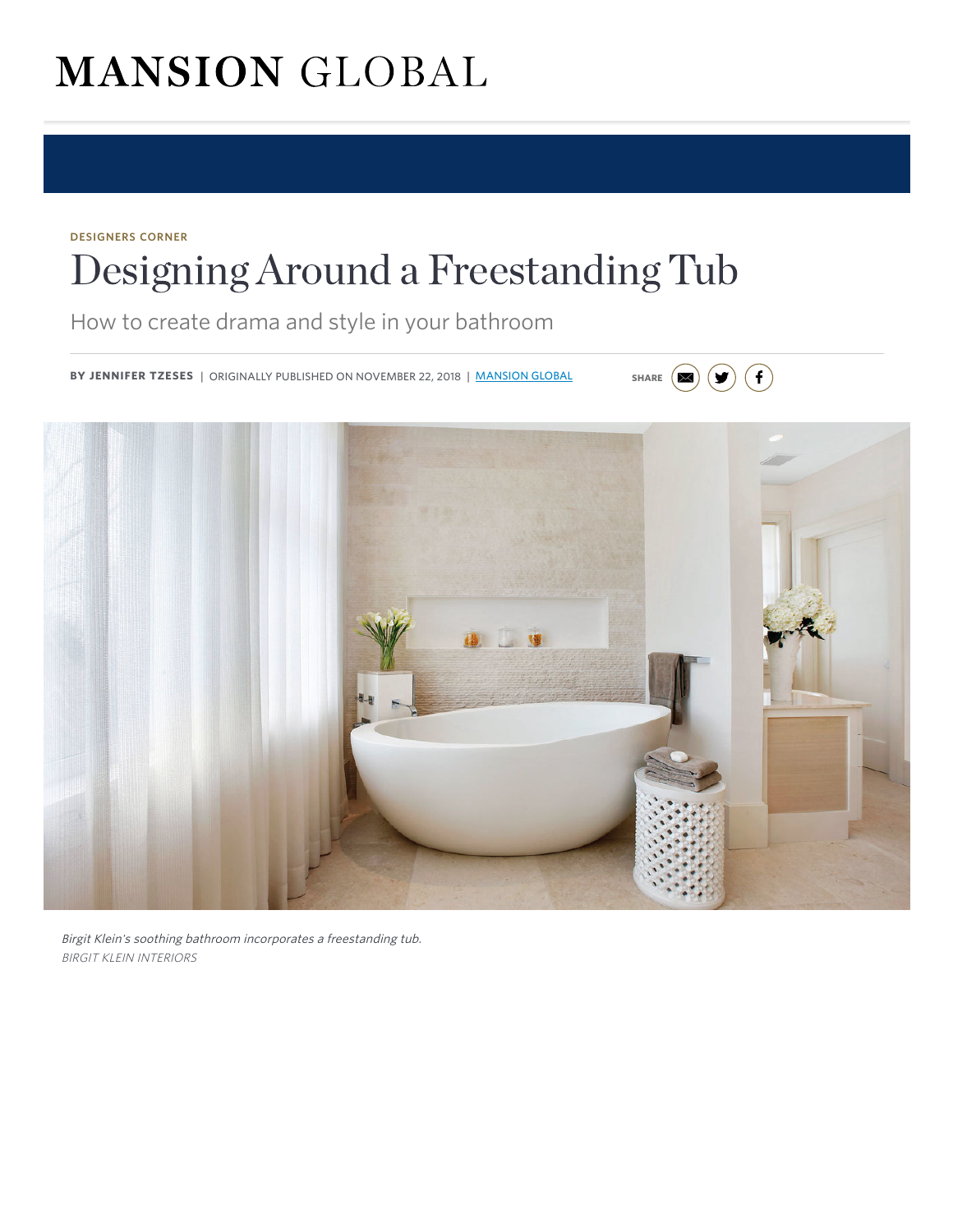Wh[ether claw-footed, pedestal, or cast ir](https://www.mansionglobal.com/)on, a freestanding tub brings instant elegance to any bathroo[m.](mailto:?subject=Designing%20Around%20a%20Freestanding%20Tub&body=https://www.mansionglobal.com/articles/designing-around-a-freestanding-tub-114853)

"It not only allows for more flexibility of tub placement, but it also becomes a statement piece," says Jenny Kirschner, principal of JDK Interiors in New York.

Freestanding tubs make a bathroom feel larger, says Donna Mondi, founder and principal at Donna Mondi Interior Design in Chicago. "They expand the visual floor space, open up cramped corners, and give a much lighter feeling overall," Ms. Mondi says. "They also make a design statement in their form, from modern with a smooth, sculptured shape to claw foot for more traditional interiors."

Additionally, they create a focal point. "In contrast to a built-in tub, a freestanding tub allows the eye to travel around the tub, thus giving the illusion of greater floor space," says Phillip Thomas, founder and principal of Phillip Thomas Inc. in New York. "They can also h[ave a sculptural feel, which can bring energy and glamour to an otherwise utilitarian space."](https://adclick.g.doubleclick.net/pcs/click?xai=AKAOjssNCp3CnPAJEtcL8vm4QuEEIzAoAQCREX88jITwQD0B6ZpucP9AAqdYELZMnsFm3WhfJjz9gzHBP6IbhmgQJ6NTU3W5DTiDU2-DuJqd_o5EprB-jRXTSp8gunzolI48Z0I_CFjqA8RNVyoncEyxQG-C091jEPp-SwbSAjUklKnfuQP_ZHQTQgRbORHR63YrU_3rpWJyvovE2fzyE3obAxt7-meJgOCyDsUfTw9FgDHhWAYIrYJw10cCwgvVY7b7tNxYoGMgwgvOtiPb5YAoIlVqZ15pUzqfhWnFzZw78jkRQTDqT3_JV4yYQolv3B37RXoiNnpDPHFnjG2WRFWIUJWomLTv&sai=AMfl-YQZJzORhu-XMYglJD_7SF-Zr9d7MpKFSdwfs-teXtzJjgcZuhXkV9sKYy96fiyTATwYgF9W0gJb_cS9slVZEqTU89ya0UE6_k_FVhIA3E6kCkvnnlx9jbNCf6rQ&sig=Cg0ArKJSzHnNJ27aq7fq&urlfix=1&adurl=https://www.waterlinesquare.com/%3Futm_source%3DMansionGlobal%26utm_medium%3Dmansionglobal%26utm_campaign%3DMG%2520Banners)

To choose the best tub—and design well around it—follow these tips.

#### **Consider the Tub's Style**

"I love using more simplistic, clean, modern tubs in more traditional bathrooms rather than a typical claw foot, as it brings a new, fresh feeling to the room. A freestanding tub works best when it can be the focal point of the room—say, opposite the door or against a textured wall.

"I like tubs that have a subtle curve to them to soften up a bathroom. Nothing too modern, nothing too traditional.

"I generally place them in front of a book-match marble wall or a window with a great view. It's also beautiful when the tub is the first thing you see when you walk into the bathroom."

#### **— U.S. and London-based designer Birgit Klein of Birgit Klein Interiors**

#### **Think About the Entire Space**

"Freestanding tubs can work in many different types of bathrooms. The key is to make sure they work with the proportions of the space.

"It's important to have ample space around at least three sides of a freestanding tub. This way, it feels like a sculpture or piece of furniture and less like a utilitarian object. When freestanding tubs are confined on multiple sides, they tend to make a space feel smaller.

"The most important feature is comfort. The shape and size of a tub can affect the experience. While people often think that larger tubs will be more comfortable for bathing, the truth is that it may be the opposite.

"Other elements within the bathroom should complement and frame the tub. Keep the supporting elements simple."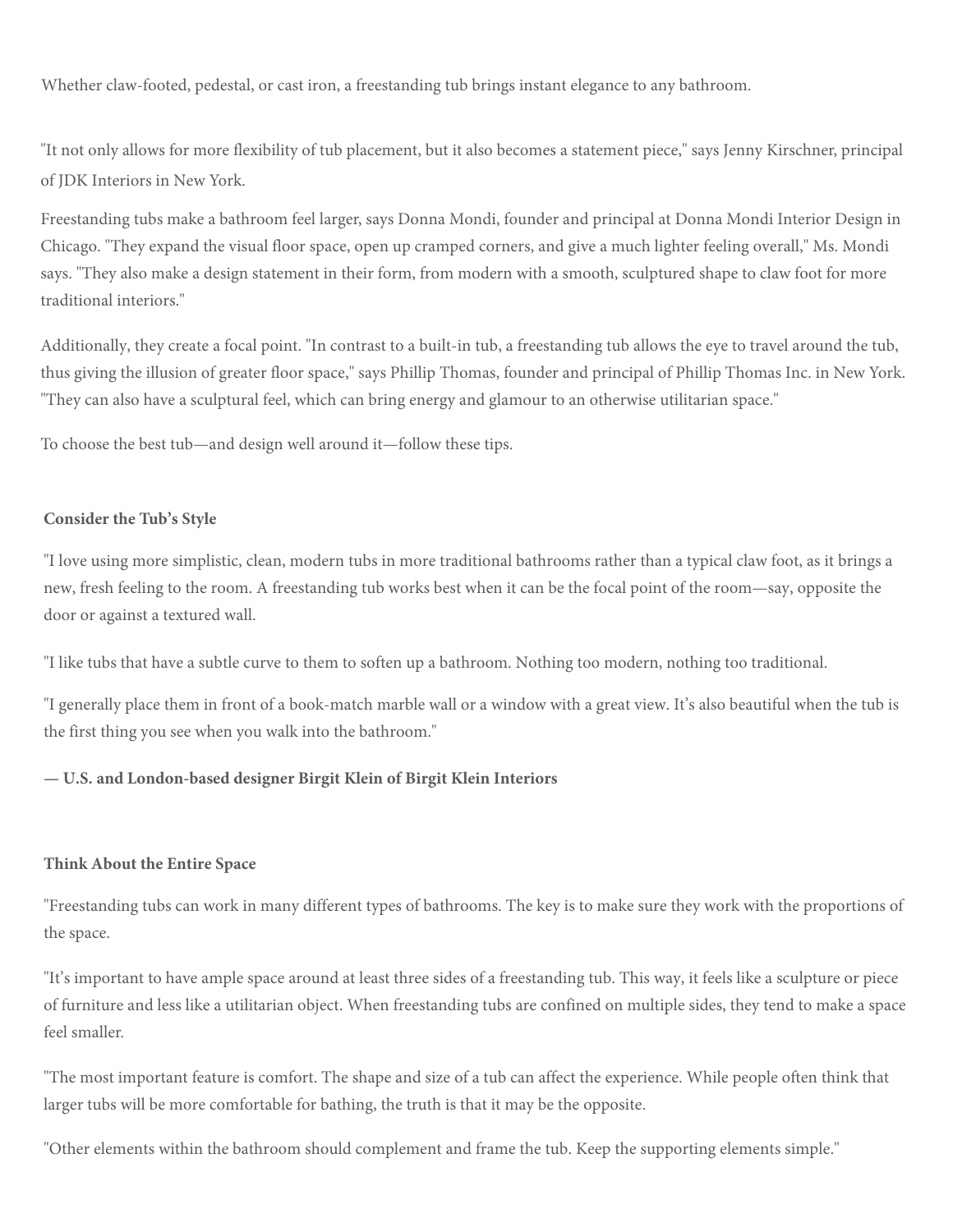

Designer Philip Thomas says freestanding tubs give the illusion of greater loor space. *Michael Mundy*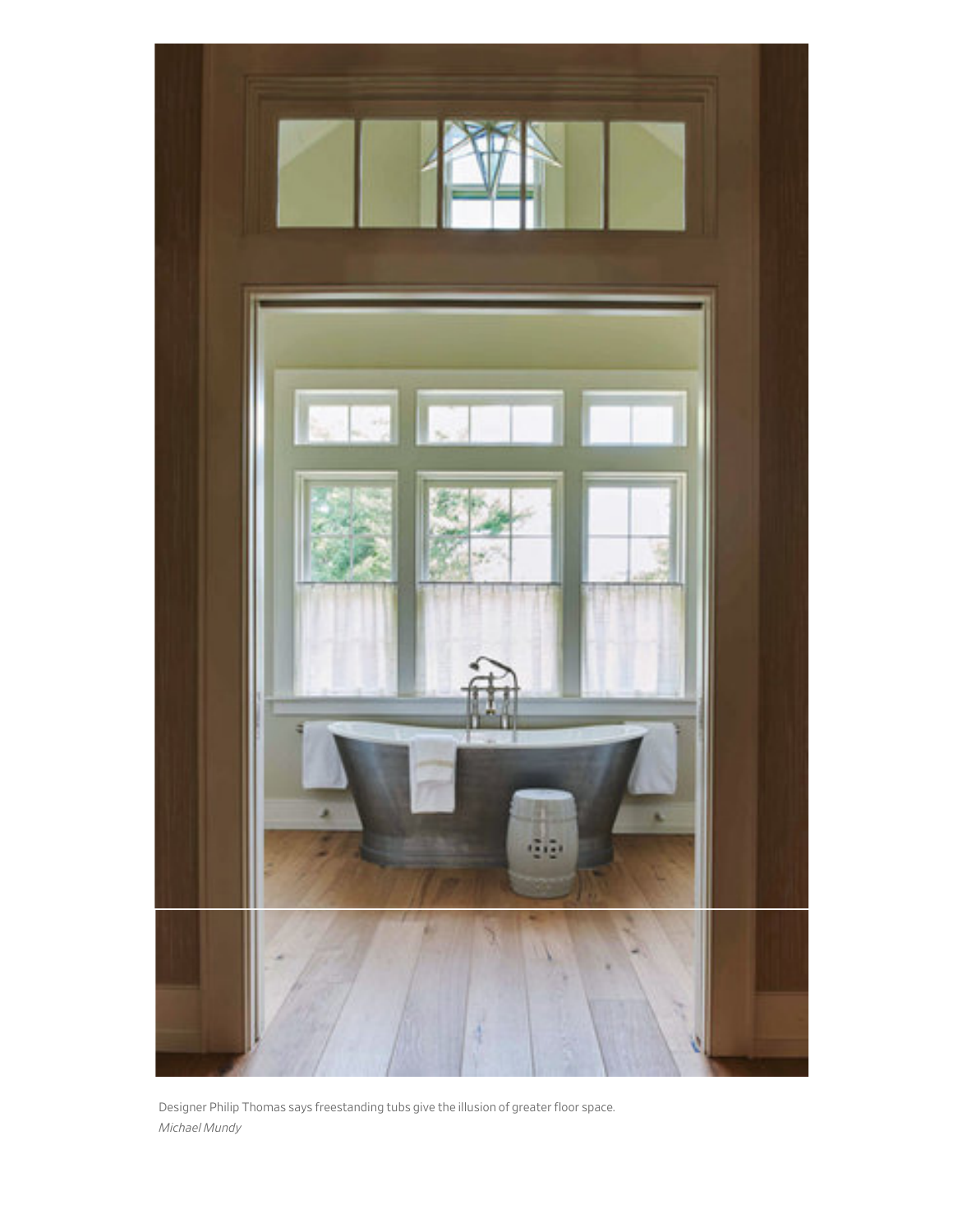# **— [Phillip Thomas, founder and princi](https://www.mansionglobal.com/)pal of Phillip Thomas Inc. in New York**

## **Add Interest**

"Adding a clean, sculptural bathtub to a traditional interior makes things really interesting. The opposite is also true in adding a claw-foot tub to a modern interior. There are so many interesting shapes out there, and this is the easiest place to add some personality.

"If you have a choice, always choose the window wall. Windows aren't ideal for the vanity or shower, so it's the perfect place for a tub. If the window isn't an option, I would create a feature wall behind the tub to draw attention to this part of the bathroom. I've incorporated antique mirrors, dramatic art installations, accent tile designs, or even wall coverings (just make sure they're [waterproof\).](https://www.barrons.com/articles/christies-to-auction-hermes-white-crocodile-himalaya-kelly-bag-in-asia-1542665407?mod=article_inline)

"I always add a soft or furry rug at the front of the freestanding tub, along with an interesting accent table just big enough for a candle and glass of wine. I also love a minimal teak slat shelf that bridges the bathtub to hold soaps and scrubs."

## **— Donna Mondi, founder and principal of Donna Mondi Interior Design in Chicago**

#### **Let the Space Determine the Style**

"I tend to specify freestanding tubs in larger bathrooms because that allows me to delineate the space in a more dynamic way, adding interest and drama that a typical built-in may not offer.

"I like to make sure there is at least enough room around the tub for it to feel as though it's floating in the space. Depending on the style of the tub, that can be as little as six inches, just so long as you can clean around the sides and the back.

You'll want to be sure the finishes of the tub, sinks, and toilet(s) are all coordinated. If you plan to stay in the white-color family[, I would recommend using the same white finish throughout the sp](https://www.mansionglobal.com/luxury-real-estate-news/subject/subject-design?mod=article_inline&mod=article_inline&mod=article_inline&mod=article_inline&mod=article_inline&mod=article_inline&mod=article_inline&mod=article_inline&mod=article_inline&mod=article_inline&mod=article_inline&mod=article_inline&mod=article_inline&mod=article_inline)ace.

"A freestanding towel rack can also be a useful accent."